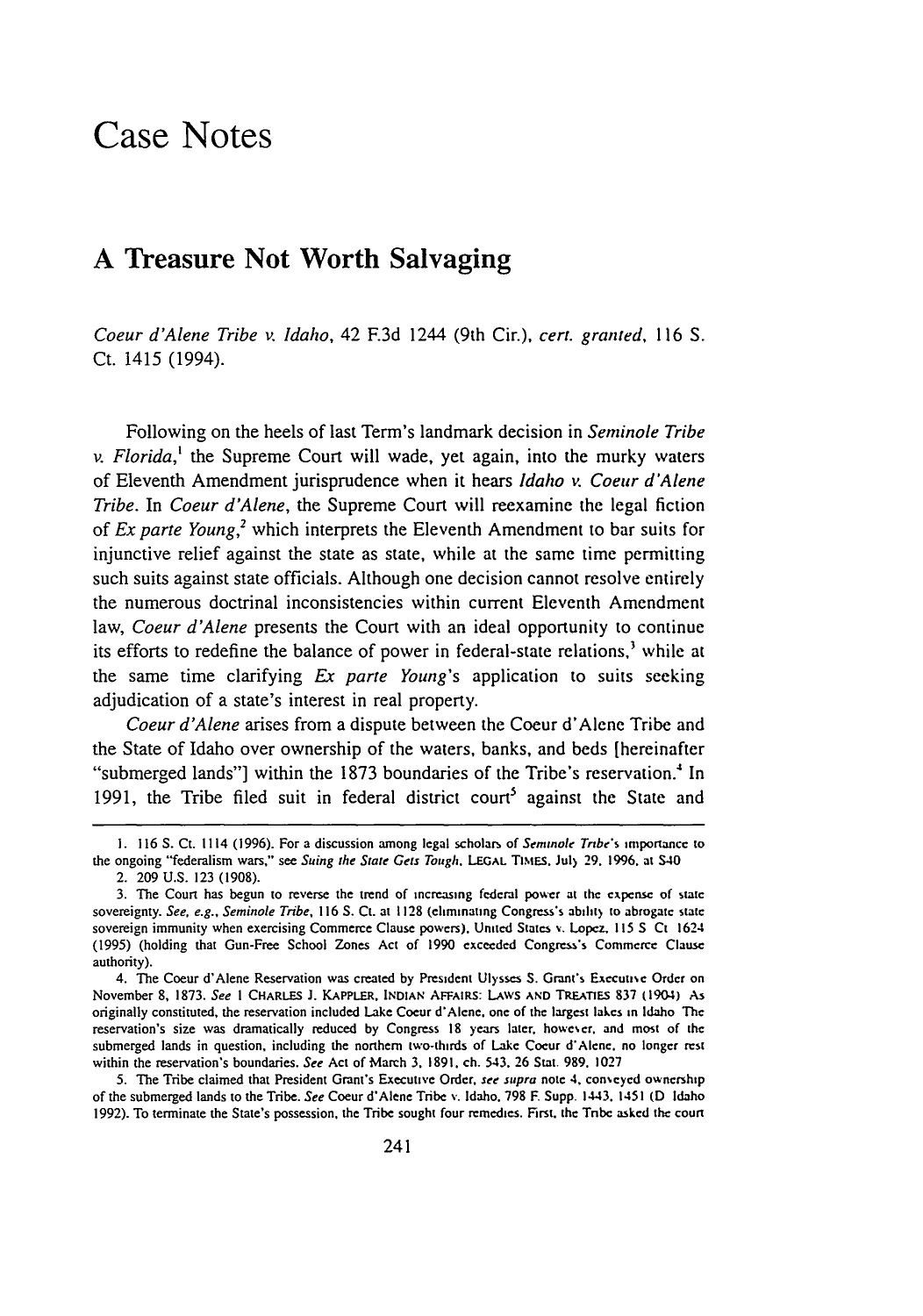numerous state agencies and officials, seeking to gain possession of the submerged lands. In response, the State contested the merits of the Tribe's claims and moved to dismiss the complaint on Eleventh Amendment grounds.<sup>6</sup> The district court granted the State's motion to dismiss in its entirety.<sup>7</sup> On appeal, however, the Ninth Circuit affirmed the district court's opinion in part and reversed in part.<sup>8</sup> While the panel agreed that the Eleventh Amendment granted immunity to the State and state agencies,<sup>9</sup> it held the Eleventh Amendment did not provide similar immunity to state officials.<sup>10</sup>

Applying the three-prong test endorsed **by** a plurality of the Supreme Court in *Florida Department of State v. Treasure Salvors, Inc.,"* the court concluded that the Eleventh Amendment did not bar the Tribe's claims for declaratory and injunctive relief.'2 The *Treasure Salvors* test asks:

(a) Is this action asserted against officials of the State or is it an action brought directly against the State **...** itself? **(b)** Does the challenged conduct of state officials constitute an ultra vires or unconstitutional withholding of property or merely a tortious interference with property rights? (c) Is the relief sought **by** [plaintiffs] permissible prospective relief or is it analogous to a retroactive award that requires "the payment of funds from the state treasury"?13

The Tribe passed the first prong of the test because it alleged state officials were exercising control over the submerged lands in violation of federal law. According to *Ex parte Young,* any violation of federal law **by** state officials cannot be attributed to the state for Eleventh Amendment purposes.<sup>14</sup> The

*7. See Coeur d'Alene,* 798 F. Supp. at 1446. The court found that the Eleventh Amendment barred all claims against the State and its agencies and prevented the Tribe from "suing the state officials to quiet title, and for declaratory judgment." *Id.* at 1448. The court also dismissed the Tribe's bid for injunctive relief, finding that the State was in rightful possession of the submerged lands. *See id.* at 1452, In a discussion which confused the issue of immunity with the merits of the case, the court reasoned that the *Ex* parte *Young* distinction did not apply because the State was not violating federal law. *See id.* at 1449.

*8. See* Coeur d'Alene Tribe v. Idaho, 42 F.3d 1244, 1247 (9th Cir.), *cert, granted,* 116 S. Ct. 1415 (1994).

*9. See id.* at 1250.

to quiet title to the submerged lands in the Tribe. Second, it asked the court for a declaratory judgment that the lands are for the exclusive use, occupancy, and enjoyment of the Tribe. Third, it asked for a judgment declaring all Idaho statutes and ordinances regulating or claiming ownership of the lands invalid. Finally, it asked for injunctive relief preventing the State and its officials and agencies from "taking any action to regulate or in any way affect the Tribe's right to these lands and waters." *Id.* at 1445.

*<sup>6.</sup> See id.* The Eleventh Amendment provides, "The Judicial power of the United States shall not be construed to extend to any suit in law or equity, commenced or prosecuted against one of the United States, by Citizens of another state, or by Citizens or Subjects of any Foreign State." U.S. CONST. amend. Xl. **The** Amendment has been interpreted to bar suits by Indian tribes against any state that does not consent to such a suit. *See* Blatchford v. Native Village of Noatak, 501 U.S. 775 (1991).

*<sup>10.</sup> See id.* at 1254. The Ninth Circuit also found that the Tribe had stated a plausible basis for ownership of the submerged lands and remanded the case for future proceedings. *See id.* at 1257.

**I1.** 458 U.S. 670 (1982).

<sup>12.</sup> *See Coeur d'Alene,* 42 *F.3d* at 1254.

<sup>13. 458</sup> U.S. at 690 (quoting Quem v. Jordan, 440 U.S. 332, 346-47 (1979)).

<sup>14.</sup> *See Coeur d'Alene,* 42 **F.3d** at 1251 ("[T]he state's claim of ownership cannot clothe the Officials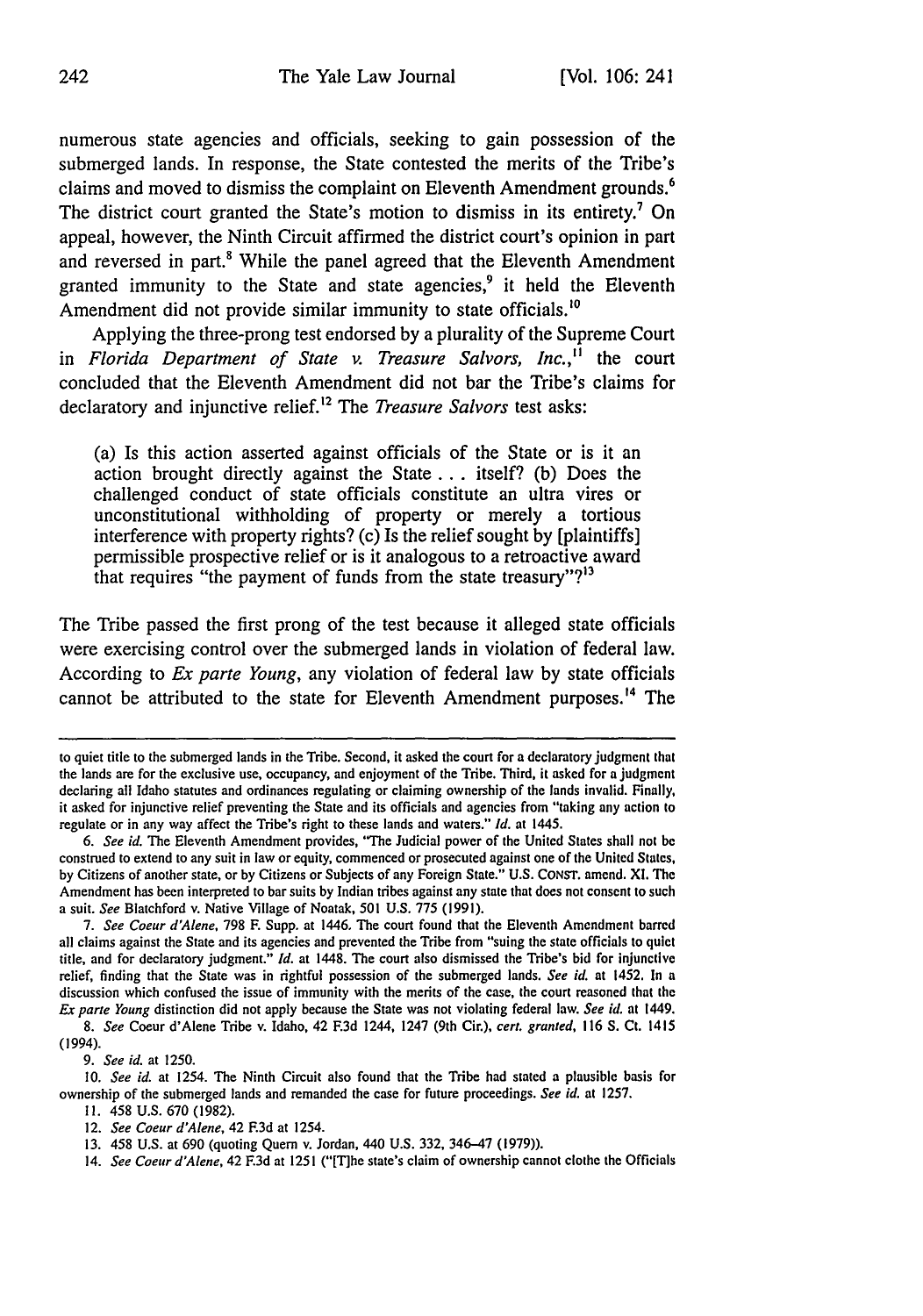## Case Note

Tribe also clearly passed the second prong: Allegations that state officials were denying the Tribe rights given to them by the federal government in 1873 were more than sufficient to constitute an ultra vires or unconstitutional withholding of property.<sup>15</sup> The court had the greatest difficulty in applying the third prong of the test. While federal courts are allowed to grant prospective relief requiring state officials to conform their future conduct to federal law, they cannot grant relief that is retrospective in nature, such as money damages.<sup>16</sup>

The Ninth Circuit avoided the prohibition on retrospective remedies by characterizing the declarative and injunctive relief sought by the Tribe as prospective in nature. **' <sup>7</sup>**The court based its ruling on its interpretation of the Supreme Court's plurality opinion in *Treasure Salvors,* stating that "federal courts may not hear actions to quiet title to property, in which the state claims an interest, without the state's consent,"<sup>18</sup> yet "declaratory and injunctive relief against state officials to foreclose future violations of federal law is available even if that relief works to put the plaintiff in possession of property also claimed by the state."<sup>19</sup> Accordingly, the Ninth Circuit held that *Treasure Salvors* allowed the Tribe to seek all "relief [against state officials] other than relief that would foreclose the State's claim (to ownership] in future judicial proceedings."<sup>20</sup> While the Eleventh Amendment prevented the Tribe from quieting title against state officials, the Tribe was allowed to proceed with its action for declaratory and injunctive relief.<sup>21</sup> Pursuant to the State's petition, however, the Supreme Court has granted certiorari to reconsider two issues. $22$ 

The Ninth Circuit's interpretation of Justice Stevens's plurality opinion in *Treasure Salvors* is more plausible than those of courts that have reached the opposite conclusion.<sup>23</sup> Stevens's opinion, however, suffers from three fatal

- 17. *See* Coeur d'Alene, 42 F.3d at 1252-55.
- 18. *Id.* at 1252 (citations omitted).
- 19. *Id.* (citations omitted).
- 20. *Id.* at 1254.
- 21. *See id.*

22. The first is whether a federal court may, consistent with the Eleventh Amendment. issue declaratory and injunctive relief"when such relief requires adjudication of [the] state's title and will deprive [the] state of all practical benefits of ownership of disputed waters and submerged lands " Idaho v Coeur d'Alene Tribe, 65 U.S.L.W. 3061 (U.S. July **23,** 1996) (No. 94-1474). The second concerns the merits of the Tribe's claim to the submerged lands, and will not be examined in thts Case Note

**23.** Some courts have reasoned that it is not possible to issue relief against state officials in many situations without, in effect, quieting title to property. *See. e.g..* John **G.** & Mane Stella Kenedy Memorial Found. v. Mauro, 21 F.3d 667 (5th Cir. 1994) (finding Eleventh Amendment barred plaintiff from seeking declaratory and injunctive relief against state official where such relief would place plaintiff in possession of disputed land); Fitzgerald v. Unidentified Wrecked & Abandoned Vessel. 866 F2d 16 **(1st** Cir 1989) (holding in rem admiralty action seeking injunctive relief preventing Puerto Rican government from interfering with plaintiffs' title and possession of valuable artifacts barred **by** Eleventh Amendment)

in Eleventh Amendment immunity from suit."). Ironically. "unconstttutional conduct may be 'state action' for purposes of the Fourteenth Amendment yet not attributable to the State for purposes of the Eleventh." Treasure Salvors, 458 U.S. at 685.

<sup>15.</sup> See Coeur d'Alene, 42 F.3d at 1251.

<sup>16.</sup> See Edelman v. Jordan, 415 U.S. **651.** 663 (1974) (reasoning that if money damages are issued from state treasury, there is no way to avoid acknowledging that state, as opposed to state officials, is real party in interest) (citing Ford Motor Co. v. Department of Treasury, 323 U.S. 459, 464 (1945))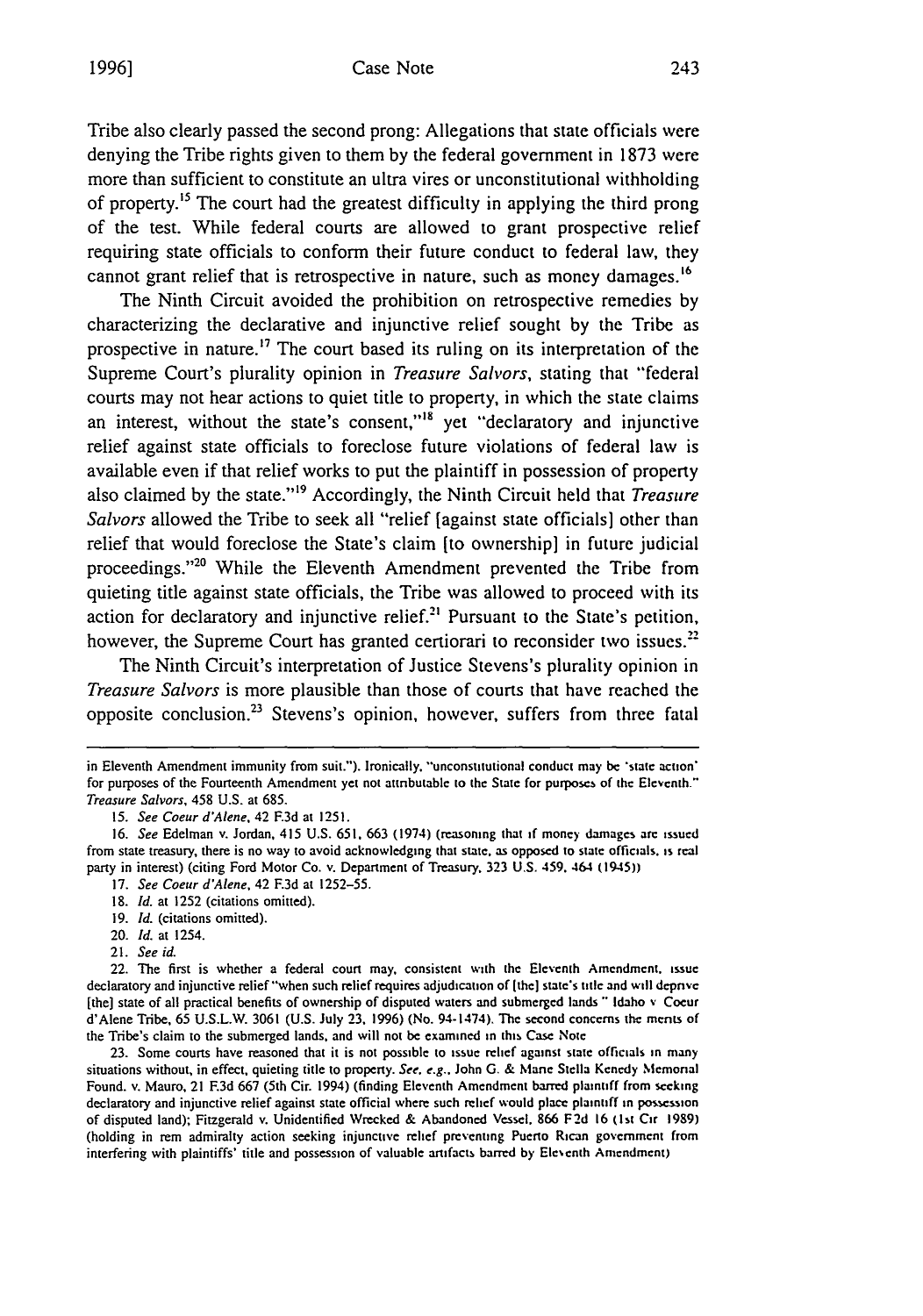flaws. First, its reasoning is so confused and internally inconsistent that it provides inadequate guidance to lower courts seeking to resolve property disputes in which a state is a party. Second, its conclusions are aberrant within the context of Eleventh Amendment law. $24$  And third, it shows insufficient respect for important principles of federalism. The Supreme Court, therefore, should use *Coeur d'Alene* as a vehicle for both overruling *Treasure Salvors* and adopting a clear rule preventing federal courts from directly or circuitously adjudicating a state's interest in real property without a state's consent.

*Treasure Salvors* arose out of a dispute between a salvage company and the State of Florida regarding the ownership of artifacts recovered from a seventeenth-century Spanish galleon discovered off the Florida coast. During the controversy, the company had asked a federal district court to issue a warrant of arrest to seize the contested artifacts held by the State of Florida.<sup>25</sup> In a five-to-four decision, with no majority opinion, the Supreme Court ruled that officials in possession of the artifacts did not enjoy Eleventh Amendment immunity from the district court's warrant of arrest. Writing for four Justices, Justice Stevens found that Florida did not have "a colorable claim"26 to the artifacts. Because Florida's officials were holding the artifacts without lawful authority, according to *Ex parte Young,* their conduct could not be attributed to the State. $27$  Thus, while a federal court could not formally adjudicate Florida's claim to the artifacts, it could issue a warrant of arrest to prevent state officials from maintaining unlawful possession of the property. $^{28}$ 

In *Coeur d'Alene,* the Ninth Circuit properly interpreted Justice Stevens's opinion to say that a federal court can issue relief against *state officials* affecting a state's possession of real property, so long as it does not formally adjudicate *the state's* claim to ownership.<sup>29</sup> Operating within the confines of *Treasure Salvors,* the Supreme Court has little choice but to uphold the Ninth Circuit's ruling on the question of Eleventh Amendment immunity.<sup>30</sup>

Furthermore, the Fifth Circuit, in *Mauro,* argued that granting relief that would have the practical effect of dispossessing the State of real property would be equivalent to recovering damages from the State. *See id.* While this position contains great intuitive appeal, it is clearly rejected by Stevens in *Treasure Salvors* when he points out that possession of specific property does not involve "attachment of state funds and would impose no burden on the state treasury." *Treasure Salvors,* 458 U.S. at 698.

30. As the Ninth Circuit pointed out, neither the declaratory relief nor the injunctive relief sought by the Tribe would prevent the State from attempting to quiet title in future state court litigation. *See* Coeur

<sup>24.</sup> *See* Florida Dep't of State v. Treasure Salvors, Inc., 458 U.S. **670,** 717 (White, **J.,** concurring in part and dissenting in part) ("[T]he decision has earned a fitting sobriquet: aberration.").

*<sup>25.</sup> See Treasure Salvors,* 458 U.S. at 678.

<sup>26.</sup> *Id.* at 694.

<sup>27.</sup> *See id.* at 696-97.

<sup>28.</sup> *See id.* at 699-700. Justice Brennan cast the fifth vote against the State on other grounds. *See id.* at 700-01 (Brennan, J., concurring in judgment in part and dissenting in part).

<sup>29.</sup> While it is possible to view Justice Stevens's opinion as contingent on his judgment that Florida did not have even a colorable claim to the artifacts in question, *see, e.g.,* John G. & Marie Stella Kenedy Memorial Found. v. Mauro, 21 **F.3d** 667, 673 (5th Cir. 1994), such a reading presupposes that Stevens made the elementary error of confusing the merits of the case with the issue of immunity. A better and more faithful reading of Stevens's opinion recognizes that the outcome of the Eleventh Amendment issue would have been the same even if Florida had possessed a colorable claim to the artifacts.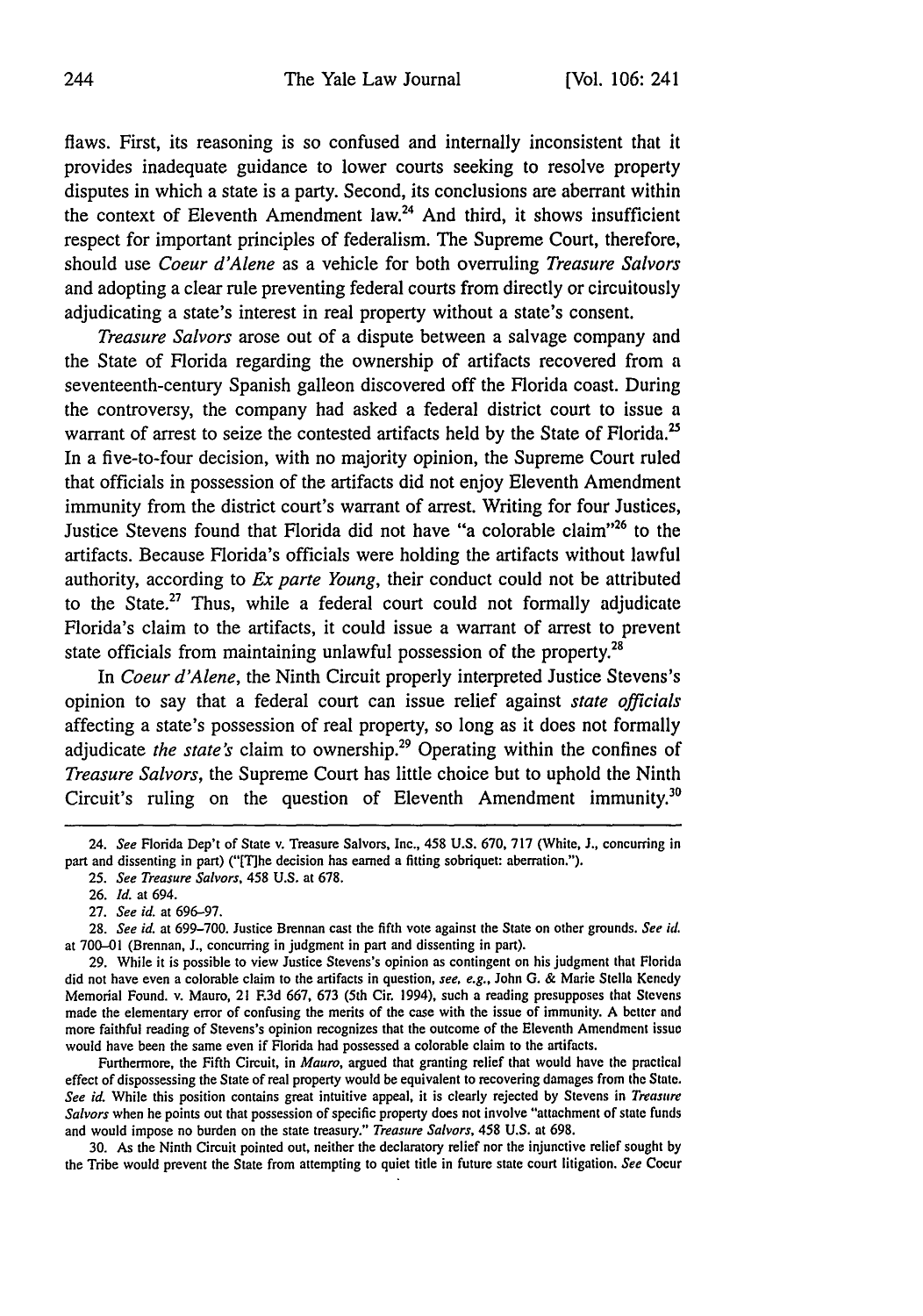Accordingly, Coeur *d'Alene* presents the Court with an opportunity to correct a past mistake and overrule *Treasure Salvors.*

In common parlance, the logic of *Treasure Salvors* does not pass the "duck" test."<sup>31</sup> In *Coeur d'Alene*, if a federal court were to declare that the lands, formerly managed by the State, were now for the exclusive use, occupancy, and enjoyment of the Tribe; to hold all Idaho statutes and ordinances regulating or claiming ownership of the lands invalid; and to prevent state officials from taking any action to regulate or affect the Tribe's right to the lands, then that federal court obviously would have adjudicated the State's claim to the property. The Tribe would obtain possession of the lands in every meaningful sense. Although the State theoretically could still go to state court and seek to quiet title, such a ruling would have no practical effect unless the U.S. Supreme Court were to resolve the inherent tension between the state and federal court decisions. Therefore, the State, *as state,* under the *Treasure Salvors* fiction, is forced to go, hat in hand, to federal court to vindicate its title to the lands, a result supposedly forbidden in Justice Stevens's opinion.<sup>32</sup>

To replace *Treasure* Salvors, the Supreme Court should hold that the Eleventh Amendment denies federal courts the power to issue any relief against state officials that would have the practical effect of adjudicating a state's interest in real property. The Court has reasoned that if money damages are issued from the state treasury, there is no way to avoid acknowledging that the state, as opposed to state officials, is the real party in interest.<sup>33</sup> It is similarly absurd to maintain the fiction that the state is not the real party in interest when a federal court dispossesses the state of real property.

While *stare decisis* is always a valid concern, the reasons given by the Court for overruling *Pennsylvania v. Union Gas Co.3* in *Seminole Tribe* last Term argue equally well for overruling *Treasure Salvors.* First, as in *Union Gas,* there was no majority reasoning in *Treasure Salors."* And, second, *Treasure Salvors* is a fairly recent opinion on which no substantial body of law rests. In fact, *Treasure Salvors* was such a confusing opinion that a substantial number of courts appear to have misapplied the Court's key holding.<sup>86</sup>

d'Alene Tribe v. Idaho, 42 F.3d 1244, 1254 (9th Cir.), cert. granted, 116 S. Ct. 1415 (1994)

<sup>31.</sup> If it walks like a duck, quacks like a duck, and looks like a duck. then **it** must be a duck

<sup>32.</sup> Stevens held that a federal court could not adjudicate a state's title in real property sithout the state's consent. *See Treasure Salvors,* 458 U.S. at 699-700. Under the *Treasure Sahars* fiction. hoy ever. a state can be forced to go to federal court to derive any benefit from holding title to real property While it could be argued that this is not problematic because a state technically would be giving its consent to such an action by initiating it, the obvious reality is that a state **is** being forced into the federal judicial system against its will by previous federal court action. This is meaningful consent only in an Orwellian sense of the word.

<sup>33.</sup> *See supra* note 16.

<sup>34. 491</sup> U.S. 1 (1989).

<sup>35.</sup> In *Treasure Salvors,* Justice Brennan never addressed the issue that evenly split the rest of the Court. In *Union Gas,* Justice White similarly joined the holding of a four-Justice plurality but disagreed with the plurality's reasoning. *See* Seminole Tribe v. Florida. 116 **S.** Ct. 1114. 1127 **(1996)**

<sup>36.</sup> *See supra* note 23. In *Seminole Tribe,* the Court similarly noted that *Union Gas "ha.* created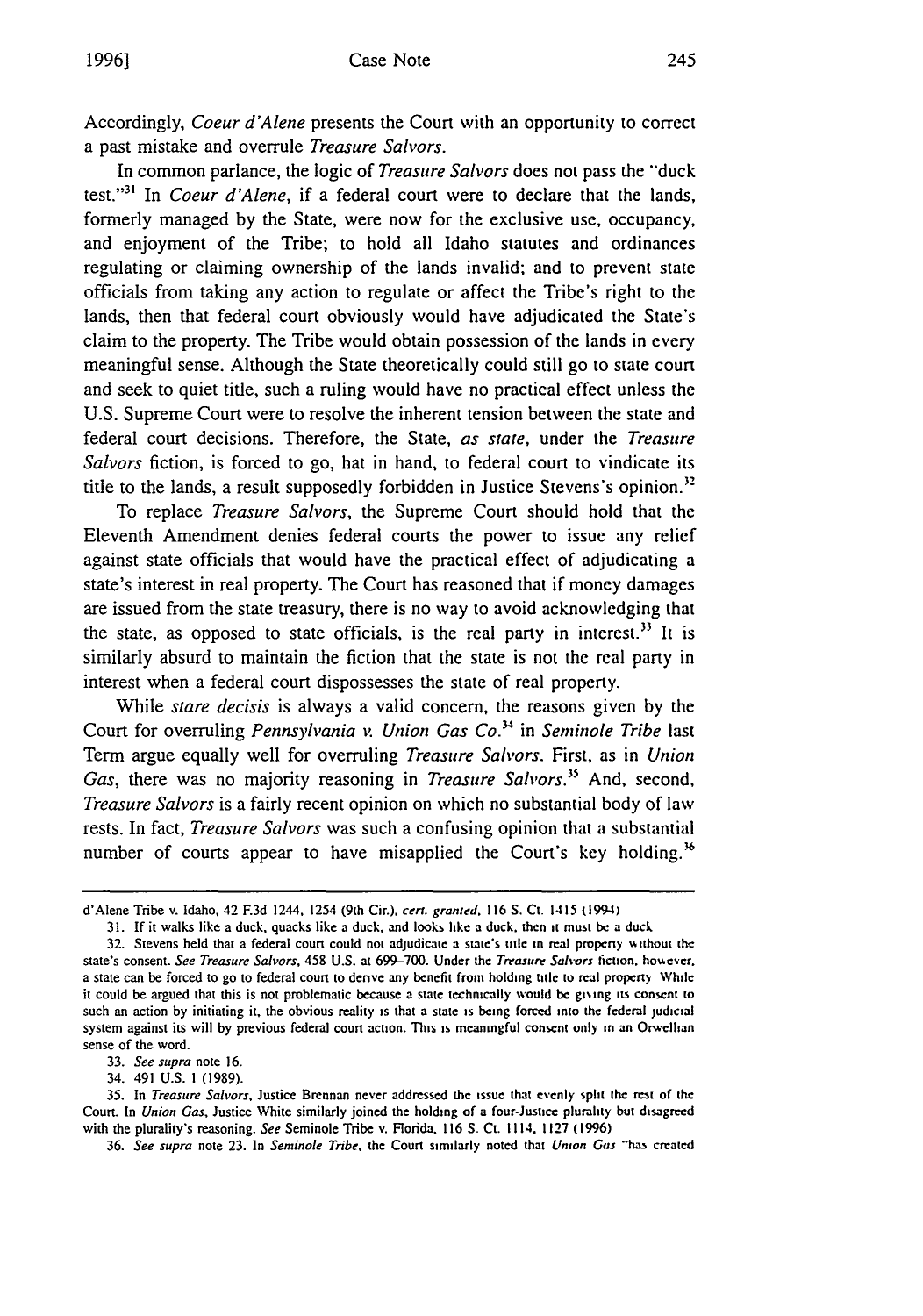Overruling *Treasure Salvors* would restore Eleventh Amendment jurisprudence to its pre-1982 status and affect only a narrow area of law. In those cases that do not involve the direct transfer of resources from a state to other parties, the *Ex parte Young* fiction would continue to apply undisturbed.

The doctrine of state sovereign immunity is crucial to the continued vitality of federalism.<sup>37</sup> Under our constitutional system, states must have sufficient freedom to run their own affairs free from federal interference. Federalism promotes innovative policy experimentation by states,<sup>38</sup> encourages citizen participation in representative government, $39$  and, most importantly, safeguards our liberty as a people.<sup>40</sup> These vital functions of federalism, however, are undermined as it becomes easier for citizens to subject state governments to the supervision of the federal judicial system.<sup>4</sup>

A state's ability to maintain possession of its own property is as indispensable an element of sovereignty as its ability to control its own treasury. If a federal court is empowered to reverse over one hundred years of practice and, in one fell swoop, deprive the State of its ability to preserve Lake Coeur d'Alene for the benefit of all Idahoans, 42 then what can be said of the future of Our Federalism?<sup>43</sup> Will we continue to have a system of dual sovereignty, or will the fifty sovereign states become little more than servants of their federal master? While the answers to these weighty questions will not be discovered in any one case, the Court can take a step in the right direction by jettisoning *Treasure Salvors* and finding for the State in *Coeur d'Alene.*

*-Matthew Berry*

42. *See* **IDAHO** CODE § 67-4304 (1989).

confusion among the lower courts that have sought to understand and apply the deeply fractured decision." 116 S. Ct. at 1127.

<sup>37.</sup> *See* Nevada v. Hall, 440 U.S. 410, 430 (1979) (Blackmun, J., dissenting) (describing state sovereign immunity as "essential component of federalism").

<sup>38.</sup> *See* United States v. Lopez, 115 S. Ct. 1624, 1641 (1995) (Kennedy, J., concurring).

<sup>39.</sup> Noting that "federalism enhances the opportunity of all citizens to participate in representative government," FERC v. Mississippi, 456 U.S. 742, 789 (1982) (O'Connor, J., concurring in judgment in part and dissenting in part), Justice O'Connor pointed out, "If we want to preserve the ability of citizens to learn democratic processes through participation in local government, citizens must retain the power to govern, not merely administer their local problems." *Id.* at 790.

<sup>40.</sup> *See Lopez,* 115 **S.** Ct. at 1638 (Kennedy, J., concurring) ("[I]t was the insight of the Framers that freedom was enhanced by the creation of two governments, not one."); Gregory v. Ashcroft, 501 U.S. 452, 458 (199 **1)** ("Just as the separation and independence of the coordinate branches of the Federal Government serve to prevent the accumulation of excessive power in any one branch, a healthy balance of power between the States and the Federal Government will reduce the risk of tyranny and abuse from either front.").

<sup>41.</sup> The need for federal intervention is particularly questionable in cases such as this where the State has waived its sovereign immunity in state court. Both state and federal courts "have a constitutional obligation to safeguard personal liberties and to uphold federal law." Stone v. Powell, 428 U.S. 465, 494 n.35 (1976). The Supreme Court has been reluctant to presume that state courts are inadequate fora for vindicating federal rights. *See, e.g.,* Allen v. McCurry, 449 U.S. **90,** 105 (1980) (expressing confidence in ability of state courts to uphold federal law).

<sup>43.</sup> The phrase "Our Federalism," which was popularized by Justice Hugo Black in *Younger v. Harris.* 401 U.S. 37 (1971), recognizes that "the National Government will fare best if the States and their institutions are left free to perform their separate functions in their separate ways." *Id.* at 44.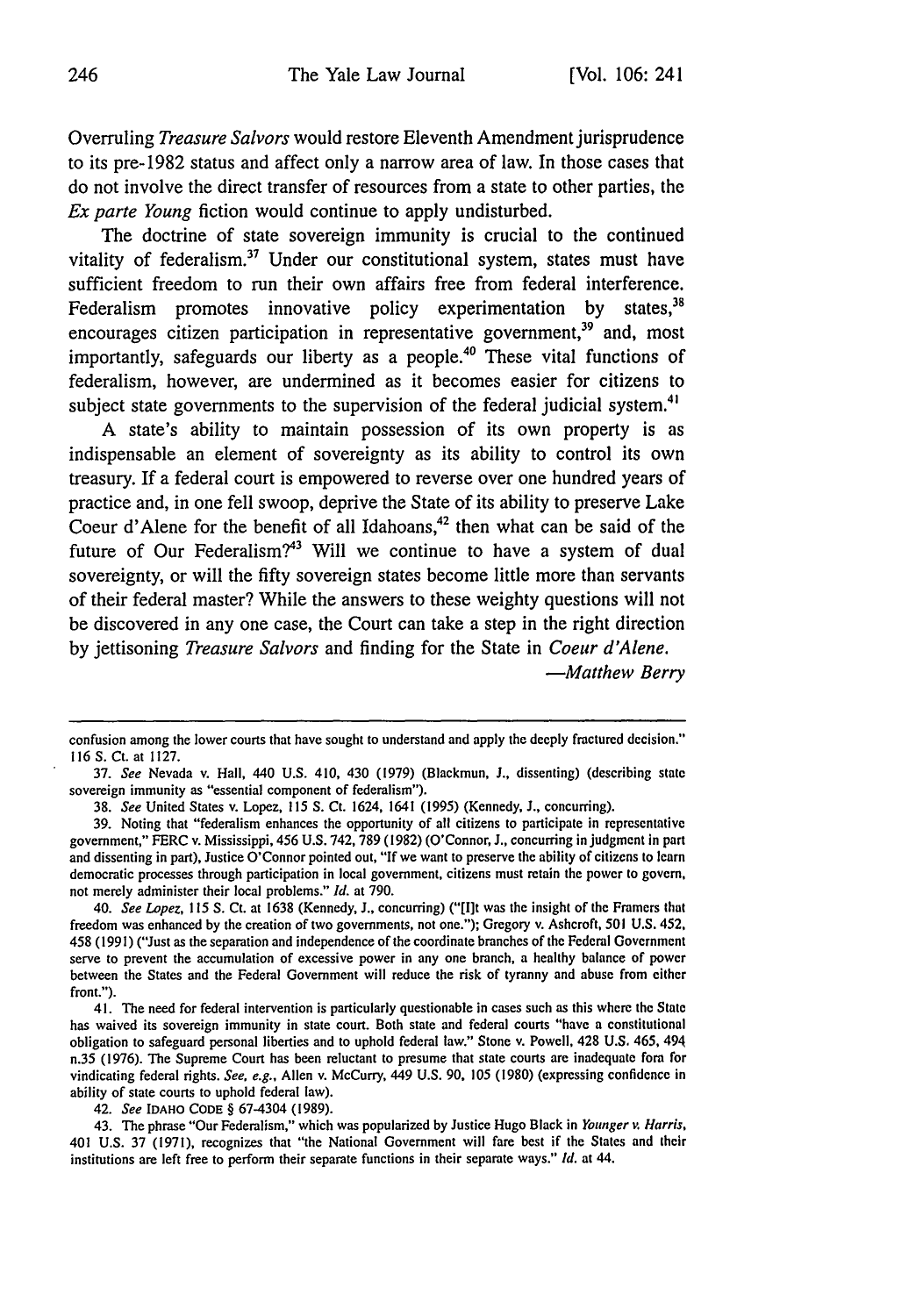## Principled Silence

*Romer v. Evans,* **116 S.** Ct. **1620 (1996).**

For the first time in its history, the Supreme Court has drawn a line that the state may not cross in its treatment of gay people. In *Romer v. Evans,' the* Court was asked to rule on the constitutionality of Amendment 2 to the Colorado State Constitution, which categorically prohibited gay people from obtaining legal protection from discrimination based on their sexual orientation.2 The Colorado Supreme Court had held that the right to participate in the political process, with which the amendment clearly interfered, was a fundamental right requiring strict judicial scrutiny, and that the amendment failed that test.3 The **U.S.** Supreme Court affirmed on different grounds. Writing for a six-member majority, and giving short shrift to a vigorous dissent **by** Justice Scalia, Justice Kennedy held that Amendment 2 was repugnant to the spirit of the Equal Protection Clause. The Court deployed its most deferential standard and found that "Amendment 2 fails, even defies, this conventional inquiry **... ;** it lacks a rational relationship to legitimate state interests."4 The majority thereby answered a question that the Court had left open in its decision in *Bowers v. Hardwick:5* Can the Equal Protection Clause ever be used to strike down anti-gay legislation? In the ten years between *Bowers and Romer,* only one court of appeals had found room for gay people inside the Equal Protection Clause. Its insistence, **now** vindicated, that the

**<sup>1. 116</sup>S.** Ct. **1620(1996).**

<sup>2.</sup> The parties and the Court adopted the name "Amendment 2"---the title under which the amendment was submitted to Colorado voters-for ease of reference. *See id* at **1623.** Amendment 2 reads, in full: No Protected Status Based on Homosexual, Lesbian, or Bisexual Orientation. Neither the State of Colorado, through any of its branches or departments, nor any of its agencies, political subdivisions, municipalities or school districts, shall enact, adopt or enforce any statute, regulation, ordinance or policy whereby homosexual, lesbian or bisexual orientation, conduct. practices or relationships shall constitute or otherwise be the basis of or entitle any person or class of persons to have or claim any minority status, quota preferences, protected status or claim of discrimination. This Section of the Constitution shall be in all respects self-executing. **COLO. CONST.** art. 2, **§ 30b.**

*<sup>3.</sup> See* Evans v. Romer, **882 P.2d 1335** (Colo. 1994) (en bane).

*<sup>4.</sup> Romer, 116* **S.** Ct. at **1627.**

**<sup>5. 478</sup> U.S. 186 (1986).** *Bowers* held that a Georgia statute prohibiting oral or anal **sex between** consenting adults did not violate the Due Process Clause when applied to homosexuals. *See id* at **189** The Court's previous decisions in *Griswold v. Connecticut,* **381 U.S. 479 (1965),** and *Eisenstadt %: Baud,* 405 **U.S.** 438 **(1972),** suggested that, if applied to heterosexuals, the statute would not have passed constitutional muster-a point Georgia conceded. *See Bowers,* **478 U.S.** at **218** n. **10** (Stevens, **J.,** dissenting) The Court did not address that question, *see id.* at **188** n.2, nor any claim of equal protection. *see id* at **196 n.8.**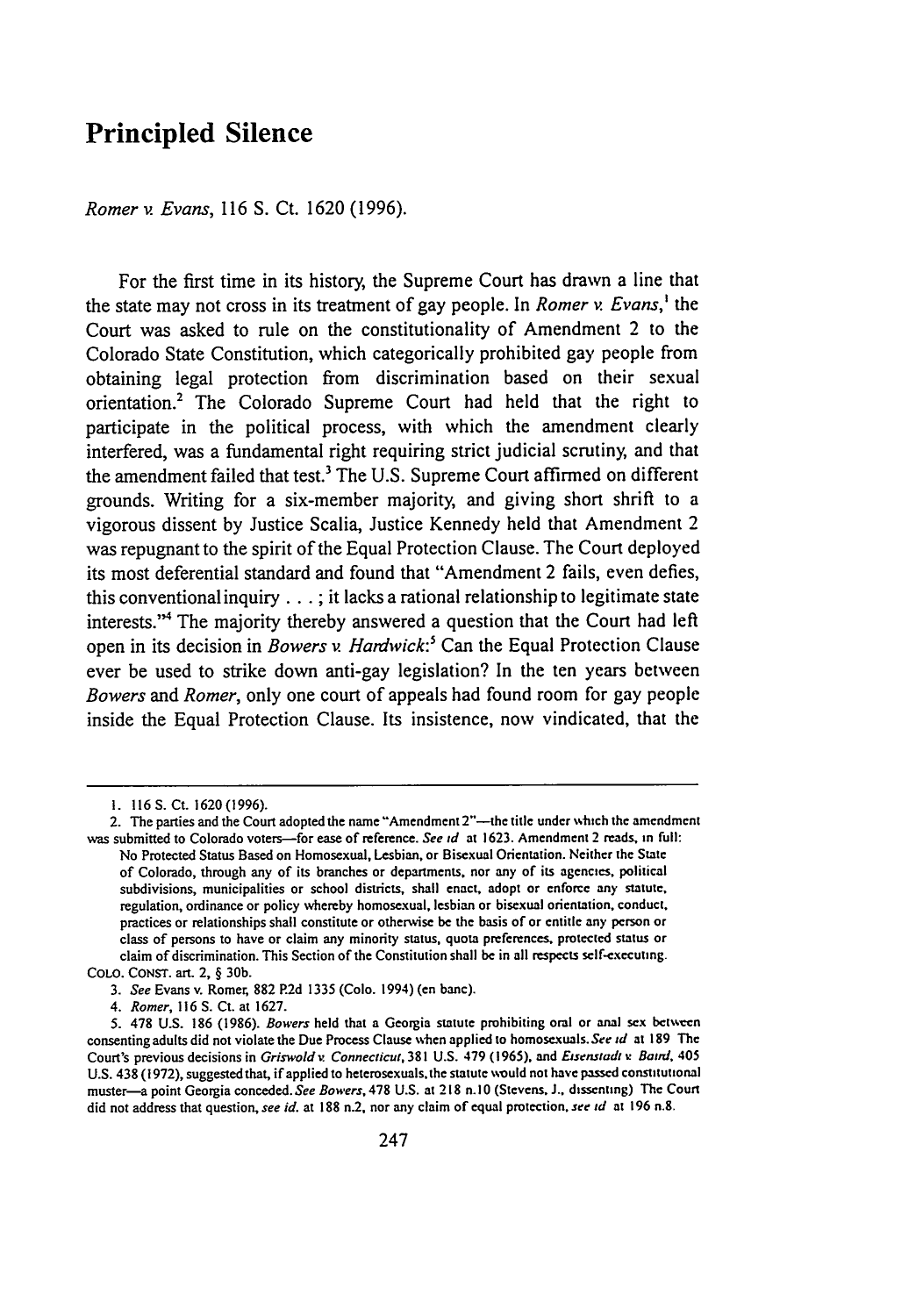equal protection and due process claims of gay litigants are analytically distinct remained for years as a lone voice amidst an unsympathetic, hostile throng.<sup>6</sup>

*Romer* is the seminal decision in the jurisprudence of equal protection for gay people. As such, it is the beginning of a story, not the end. This Case Note argues that Justice Kennedy's carefully crafted opinion foreshadows chapters in that story that have yet to be written, shedding light on an issue that *Romer* ultimately leaves unresolved: Do gay people constitute a suspect class that merits heightened judicial protection? The *Romer* Court had two distinct analytical models upon which to draw, following its two landmark rational review cases: an open-ended analysis grounded in principle, as exemplified by *Reed v. Reed,<sup>7</sup>* or an exhaustive analysis grounded in fact, as exemplified by *City of Cleburne v Cleburne Living Center, Inc.8* It chose the former, speaking not at all to the factual record on which the lower court had rested its decision. That silence carries a message—one that betokens a shift in the attitude of the Court toward the claims of gay litigants and casts the more strident portions of Justice Scalia's dissent as a harsh counterpoint to its subtle theme. To hear this message properly requires attention to context—its absence in the majority opinion, and its use in the dissent.

The *Romer* majority introduces its analysis with the proposition that evaluating the merits of an equal protection claim always depends upon "knowing the relation between the classification adopted and the object to be attained."9 Those laws that the Court has upheld against rational basis challenges, it reminds us, have been "narrow enough in scope and grounded in a sufficient factual context for [the Court] to ascertain that there existed some relation between the classification and the purpose it served."<sup>10</sup> But the majority opinion is remarkably devoid of any discussion of the particular traits that serve to define gay people as a class." Rather, the majority concludes

- 7. 404 U.S. 71 (1971).
- 8. 473 U.S. 432 (1985).
- *9. Romer,* 116 S. Ct. at 1627.
- **10.** *Id.*

<sup>6.</sup> The opinion was written **by** Judge William **A.** Norris of the Ninth Circuit Court of Appeals. *Compae* Watkins v. United States Army, 847 **F.2d** 1329, 1340 (9th Cir. 1988), *vacated and aff'd on other* grounds, 875 F.2d 699 (9th Cir. 1989) (en banc) ("[N]othing in *Hardwick* suggests that the state may penalizegays for their sexual orientation .... We cannot read *Hanwickas* standing for the proposition that government may outlaw sodomy only when committed by a disfavored class of persons."), *with Id.* at 1355 (Reinhardt, J., dissenting) ("The anti-homosexual thrust of *Hardwick,* and the Court's willingness to condone anti-homosexual animus in the actions of the government, are clear."), *and, e.g.*, Ben-Shalom v. Marsh, 881 **F.2d** 454, 464-66 (7th Cir. 1989) (rejecting Judge Norris's analysis).

II. Richard Evans levied a facial challenge against Amendment 2. *See id.* at 1632 (Scalia, **J.,** dissenting). A court necessarily conducts its analysis of such a challenge on a more generalized level, as "the challenger must establish that no set of circumstances exists under which the Act would be valid." United States v. Salerno, 481 U.S. 739, 745 (1987). But the difference concerns the type of facts that *are* relevant, not the relevance of facts at all. A facial challenge to a restriction requires an inquiry into the relationship between the restriction and the class rather than the restriction and the individual litigant. *See, e.g.,* Lindsey v. Normet, 405 U.S. 56, 64-79 (1972) (striking down portions of Oregon landlord/tenant statute based on facial challenge and resting decision on characteristics of landlord and tenant classes).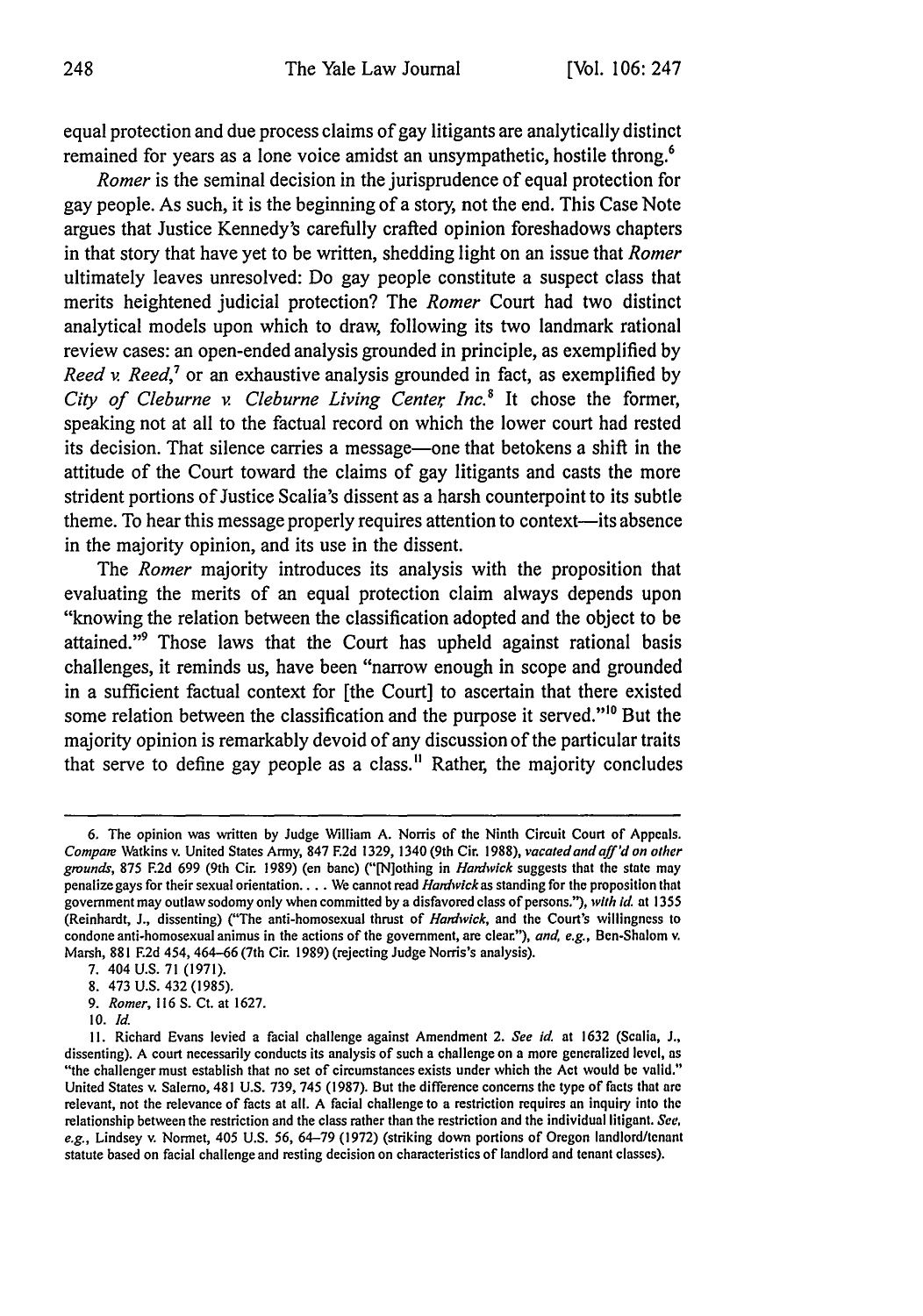that no factual context could ever support a classification of such "sheer breadth" as Amendment  $2<sup>12</sup>$  But this bold statement of principle, when considered in isolation from the nature of gay people's class status and the discrimination levied against them, seems discontinuous with the Court's previous equal protection jurisprudence. Classifications of rights and privileges based on age, for example, exhibit extraordinary breadth in this country: Young people are categorically excluded from participating in the political process, voting, and serving on juries, and older Americans are excluded from the private and public sectors alike through mandatory retirement ages. Yet the Supreme Court has upheld such broad classifications on a rational basis theory<sup>13</sup> by adverting to those "distinguishing characteristics [of different age groups] relevant to interests the State has the authority to implement,"'" and to our common interest, as people who age, in protecting both the young and the old.<sup>15</sup> Similarly, in *Romer*, it seems to be the combination of the breadth of Amendment 2, the nature of the classification, and the identity of its target that so offends the Constitution. On this combination of factors, however; the majority is silent.

Moreover, the majority itself suggests a more appropriate context within which to read its alternative explanation-the Court's rejection of segregation and second-class citizenship in *Bruwn v Board of Education,* 347 U.S. 483 (1954). The majority's judgment that Amendment 2 is a\* "denial of equal protection.., in the most literal sense," *Romer,* 116 S. Ct. at 1628. and hence not amenable to the type of balancing normally required by the Equal Protection Clause, echoes its holding in *Brown* that "[s]eparate educational facilities are inherently unequal." Brown, 347 **U.S.** at 495. Likewise, the Romer majority's admonition that "[it is not within our constitutional tradition to enact laws of this sort," Romer, **116 S Ct** at 1628, is powerfully evocative of the Court's judgment in *Bolling* **v** *Sharpe.* 347 **U S** 497 (1954). the companion case to *Brown,* that "[c]lassifications based sole) upon race **...** are contrar, to our traditions and hence constitutionally suspect." *ld* at 499. The *Romer* majority clearly invites the comparison with *Brown and Bolling: It opens its opinion with Justice Harlan's ringing dissent in Plessy v Ferguson, 163* U.S. 537 (1896), the case that *Brown* rejected, and conspicuoush, cites to *Seatt* **v** *Painter.* 339 U S 629 (1950), one *of Brown's* progenitors, for a proposition of lav that originated, not in *Swvatt,* but in *Shelley v Kramer,* 334 U.S. **1** (1948). *See* Romer, 116 **S Ct.** at 1623, 1628 ("'Equal protection of the laws is not achieved through indiscriminate imposition of inequalities."') (quoting *Sweatt,* 339 U S at 635 (quoting *Shelley,* 334 U.S. at 22)).

13. *See* Massachusetts Bd. of Retirement **v.** Murgia. 427 U.S 307 (1976) (appl)ing rational basis analysis to age discrimination).

14. Cleburne v. Cleburne Living Ctr., Inc., 473 U.S 432, 441 **(1985)** (discussing *Murgia*)

15. *See Murgia,* 427 U.S. at 313-14.

*<sup>12.</sup> Romer,* **116 S.** Ct. at 1627. The majority offers an alternati **e** explanation for its result Observing that Amendment 2 "impos[es] a broad and undifferentiated disability on a single named group," **it** opines that "[a] law declaring that in general it shall be more difficult for one group of citizens than for all others to seek aid from the government is itself a denial of equal protection of the laws in the most literal sense " *Id.* at 1627-28. A brief filed by Professors Laurence Tribe. John Hart El). Gerald Gunther. Philip Kurland. and Kathleen Sullivan, which describes Amendment 2 as a "'per se violation of the Equal Protection Clause," may have influenced this language. Brief of Laurence H Tribe. cial. as Amici Curae **in** Support of Respondentsat 3, Romer v. Evans. 116 S. Ct. 1620 (1996) (No 94-1039) Howeverc **the** Tnbe brief rests its argument on a reading of Amendment 2 that precludes homosexuality from "being made the basis for any protection pursuant to the state's laws from any instance of discrimination, however invidious and unwarranted," id.-that is, one that exempts gay people even from rational basis review. The Court acknowledges that such a reading is possible but finds **it** unnecessar, to its disposition of the case *See* Romer, 116 S. Ct. at 1626 ("It is a fair, if not necessary, inference that [the amendment] deprives gays and lesbians even of the protection of general laws and policies that prohibit arbitrary discrimination The state court did not decide whether the amendment has this effect, however, and neither need we")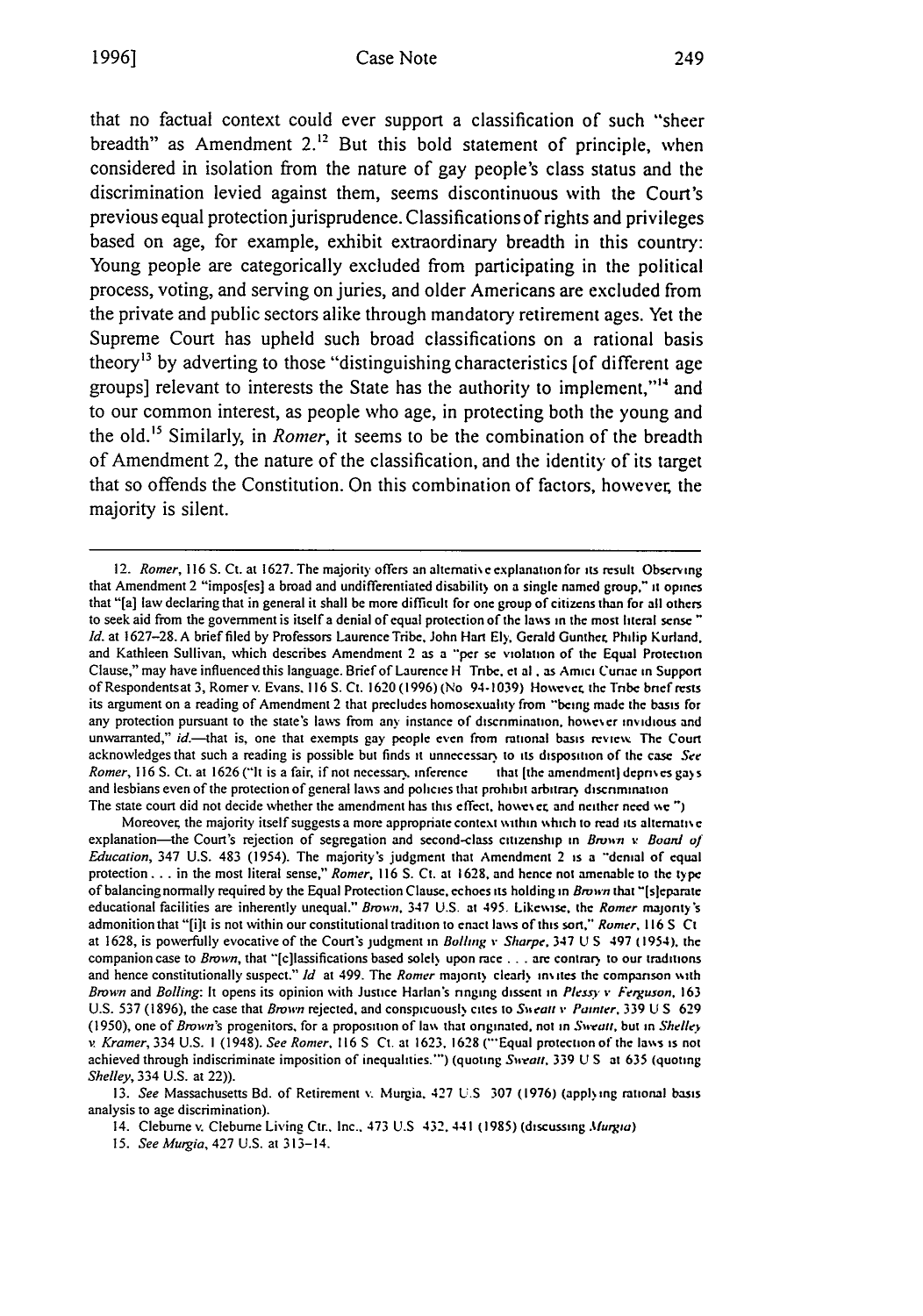Such reticence calls to mind the Court's opinion in *Reed* v. Reed.<sup>16</sup> There, parties to a probate action challenged an Idaho statute giving men an automatic preference over women for appointment as estate administrators.<sup>17</sup> The Court struck down the statute—the first time it had invalidated a law on the basis of sex discrimination-holding insufficient the State's interests in administrative efficiency and the reduction of intrafamily controversy.<sup>18</sup> As in *Romer*, the Court employed a rational basis test;<sup>19</sup> and, as in *Romer*, the Court did not engage in a particularized analysis of the classification, despite a clearly hostile precedent<sup>20</sup> and despite the Idaho legislature's finding that **"in** general men are better qualified to act as an administrator than are women."<sup>21</sup> Rather, *Reed*'s holding was briefly stated and broadly worded: "To give a mandatory preference to members of either sex over members of the other, merely to accomplish the elimination of hearings on the merits, is to make the very kind of arbitrary legislative choice forbidden **by** the Equal Protection Clause **. . . ."'** Thus, the decision in *Reed* was extremely openended. While the Court took no position on heightened scrutiny for sex discrimination, $^{23}$  it also provided no fact-based analysis that could have lent support to a future determination that a gender classification was, in fact, rationally related to a legitimate end.

*Reed* is now recognized as the case that ushered in the era of heightened scrutiny for gender discrimination.<sup>24</sup> As Justice Ginsburg wrote in the VMI case, "[s]ince *Reed,* the Court has repeatedly recognized that neither federal nor state government acts compatibly with the equal protection principle when a law or official policy denies to women, simply because they are women, **full** citizenship stature."25 *Reed's* open-ended, principled structure signaled the

21. Reed v. Reed, 465 P.2d 635, 638 (Idaho 1970).

22. Reed v. Reed, 404 U.S. 71, 76-77 (1971).

23. The Idaho Supreme Court had made no ruling on the issue. *See Reed,* 465 P.2d at **635.** Similarly, in *Romer,* the state trial court rejected the claim that gay people constitute a suspect class, and the plaintiffs elected not to appeal the ruling. *See* Evans v. Romer, 882 P.2d 1335, 1341 n.3 (Colo. 1994) (en bane).

24. *See, e.g.,* Craig v. Boren, 429 U.S. 190, 197-98 (1976) (identifying *Reed* as progenitor of cases applying heightened scrutiny to gender discrimination).

25. United States v. Virginia, 116 S. Ct. 2264, 2275 (1996).

<sup>16. 404</sup> U.S. 71 (1971).

<sup>17.</sup> *See id.* at 71-72.

*<sup>18.</sup> See id.* at 76-77.

<sup>19.</sup> *See id.* at 76 ("The question presented... is whether a difference in the sex of competing **applicants...** bears a rational relationship to a state objective **.... ).**

<sup>20.</sup> *See* Goesaert v. Cleary, *335* U.S. *464,465-66(1948)* (upholding Michiganb right to draw "a sharp line between the sexes" and to forbid women to work as bartenders). The *Reed* Court declined even to cite *Goesaert,just* as the *Romer* majority refused to discuss *Bowers.* As in *Reed,* the *Romer* majority's refusal to acknowledge hostile precedent may call into question that precedents continuing vitality. *Compatm* Nabozny v. Podlesny, No. 95-3634, 1996 U.S. App. LEXIS 18866, at \*33 n.12 (7th Cir. July 31, 1996) **("Of** course, *Bowers* will soon be eclipsed in the area of equal protection **by** the Supreme Court's holding in *Romer v. Evans.")* (citation omitted), *with* Ben-Shalom v. Marsh, 881 **F.2d** 454, 464 (7th Cir. 1989) ("Although the *[Bowers]* Court analyzed the constitutionality of the statute [before it] on **a** due process rather than equal protection basis, *Hardwick* nevertheless impacts on the scrutiny aspects under an equal protection analysis."), and Romer v. Evans, 116 S. Ct. 1620, 1629, 1631–33 (1996) (Scalia, J., dissenting) (arguing that *Romer* holding "contradicts" *Bowers* holding and that decisions cannot **be** reconciled).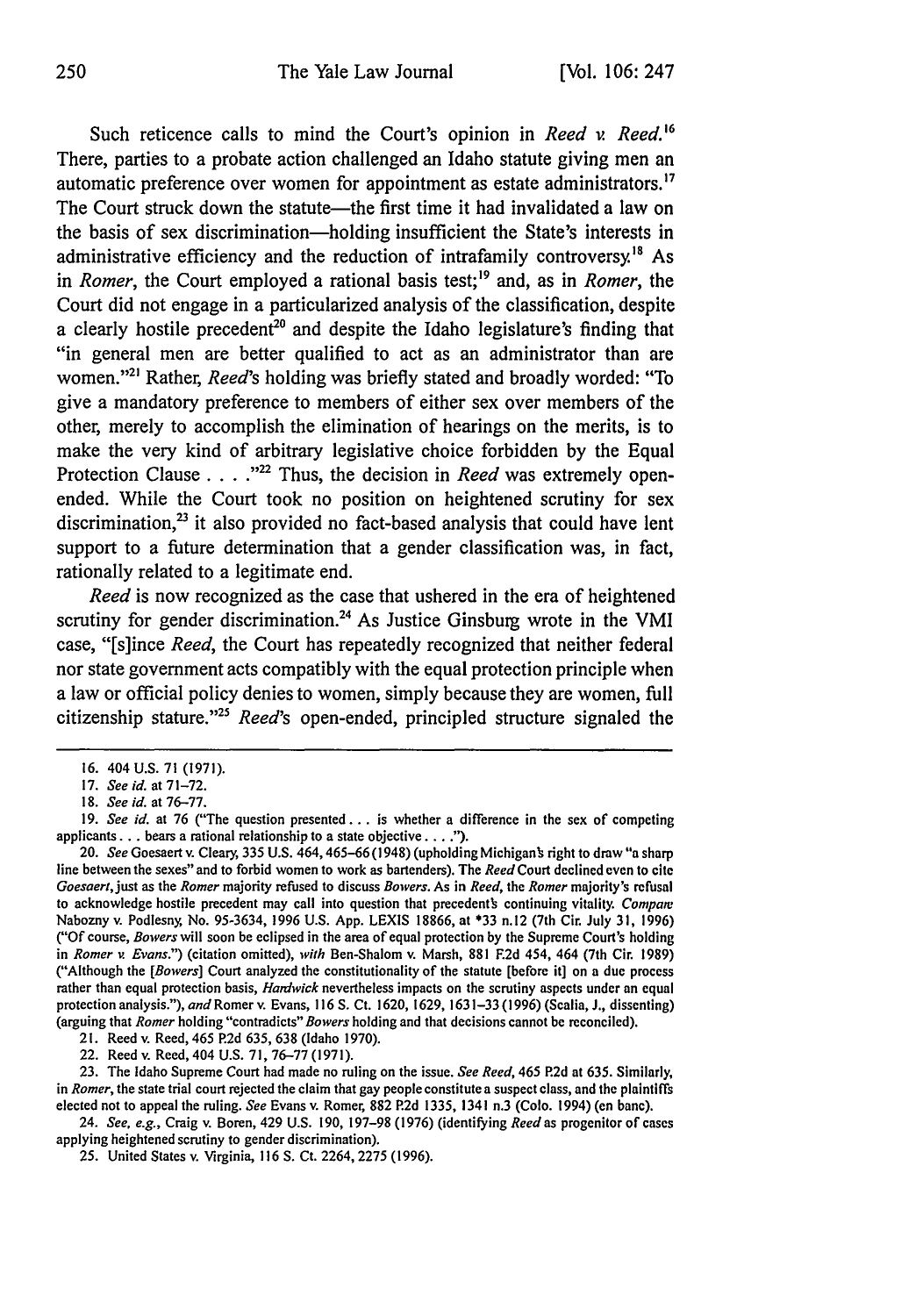Court's awareness of women's need for constitutional protection and set the stage for a later, explicit adoption of a heightened standard of review,

The language and analytical structure of *Reed and Romer,* and the subsequent history of *Reed,* stand in sharp contrast to the Court's other landmark rational basis opinion, *City of Cleburne v. Cleburne Living Center Inc.26* In *Cleburne,* the plaintiffs challenged a zoning ordinance that gave disfavored treatment to the mentally retarded. On review, the Fifth Circuit Court of Appeals granted them relief, holding that the mentally retarded constitute a quasi-suspect class calling for a heightened standard of judicial review, a standard the ordinance failed to satisfy.<sup>27</sup> The Supreme Court, per Justice White, affirmed the Fifth Circuit's result on different grounds: It rejected any heightened standard of protection for the mentally retarded but found that the ordinance could not survive even rational basis scrutiny.<sup>28</sup>

The majority grounds each stage of its analysis in *Cleburne* in a highly particularized discussion of the class of mentally retarded people and the Texas ordinance that operated to their detriment. First, in rejecting the application of heightened scrutiny, the Court investigates the definition of mental retardation and the problems that attend its treatment, the avenues for legal relief already available to the mentally retarded, and the sympathetic representation that the group receives in the political process.<sup>29</sup> Then, in finding that the zoning ordinance nonetheless fails rational basis scrutiny, it analyzes with particularity the stated purposes of the legislature, explaining why they fail to save the ordinance."0 Unlike its opinions in *Reed and Romer, the Cleburne* Court's exhaustive factual analysis leaves no room for subsequent litigants to shift the analytical paradigm with evidence of their disfavored class status.

Indeed, the *Cleburne* majority reaches out to foreclose any avenue short of outright reversal for according heightened scrutiny to the mentally retarded. As Justice Marshall points out in his dissent, "because the Court invalidates Cleburne's zoning ordinance on rational basis grounds, the Court's wideranging discussion of heightened scrutiny is wholly superfluous to the decision of this case."<sup>31</sup> Apparently recognizing that future courts might take his invalidation of the Cleburne ordinance as a step toward heightened scrutiny, Justice White abandons judicial restraint and engages the issue.

Such restrictive overreaching is entirely absent from both *Reed* and *Romer.* In *Reed,* the Court declines to address the State's contention that men are more qualified than women to administer estates.<sup>32</sup> In *Romer*, the Court barely

**<sup>26.</sup>** 473 U.S. 432 (1985).

**<sup>27.</sup>** *See* Clebume Living Cur., Inc. v. City of Cleburne, **726 F.2d 191 (5th** Cir 1984).

**<sup>28.</sup>** *See Cleburne,* 473 **U.S.** at 435,442, 447-48.

**<sup>29.</sup>** *See id.* at 442-46 **&** 442 n.9.

**<sup>30.</sup>** *See id.* at 447-50.

**<sup>31.</sup>** *Id.* at 456 (Marshall, **J.,** dissenting).

**<sup>32.</sup>** *See* Reed v. Reed, 404 **U.S. 71, 75-77 (1971).**